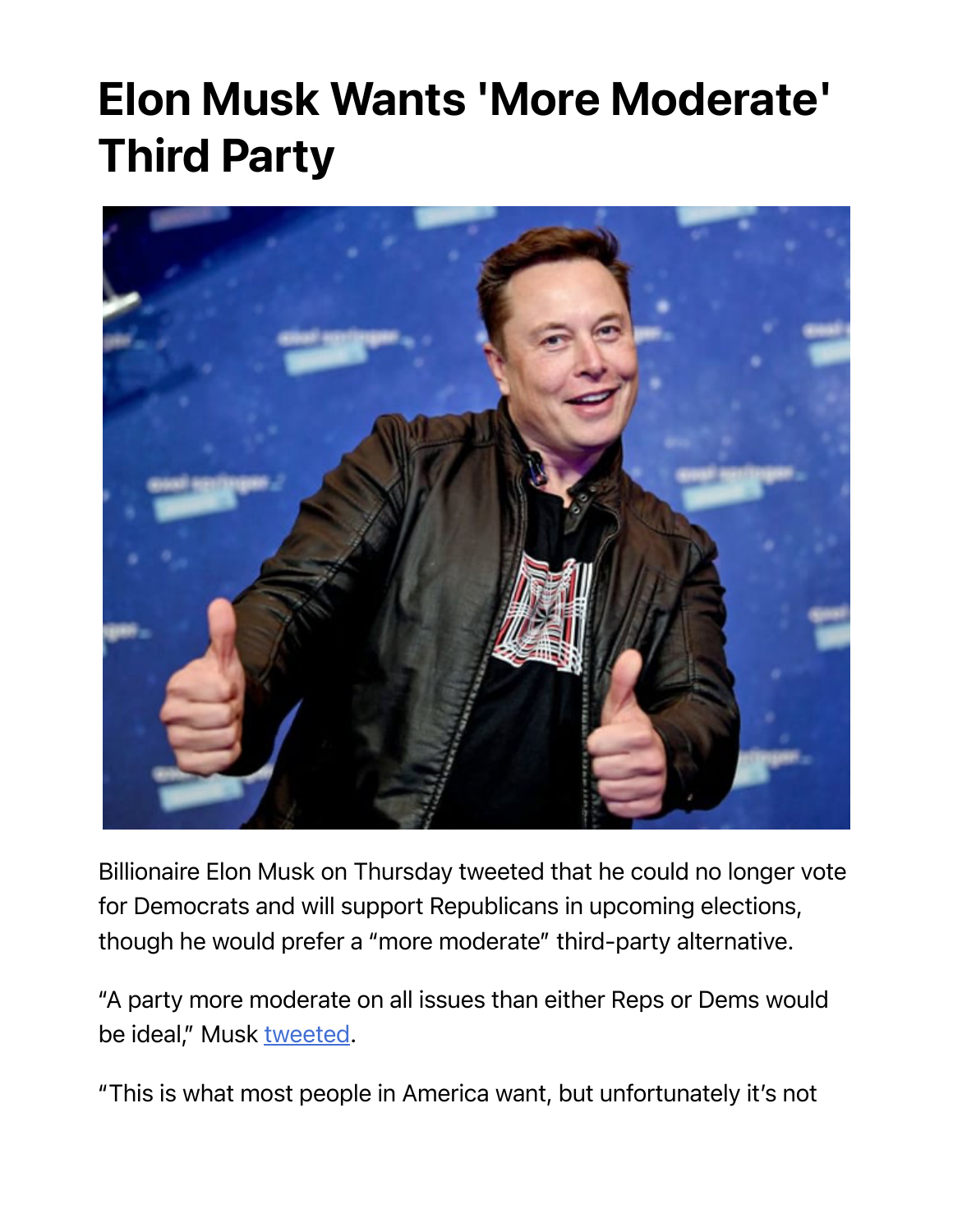realistic," he added. "Generally, the party with less power (currently Republicans at national level) moves more toward center to win moderate votes, so control of House/Senate/President goes back & forth over time."

On Wednesday, Musk tweeted: "In the past I voted Democrat, because they were (mostly) the kindness party. But they have become the party of division & hate, so I can no longer support them and will vote Republican. Now, watch their dirty tricks campaign against me unfold …"

He previously said that "political attacks on me will escalate dramatically in coming months."

© 2022 Newsmax. All rights reserved.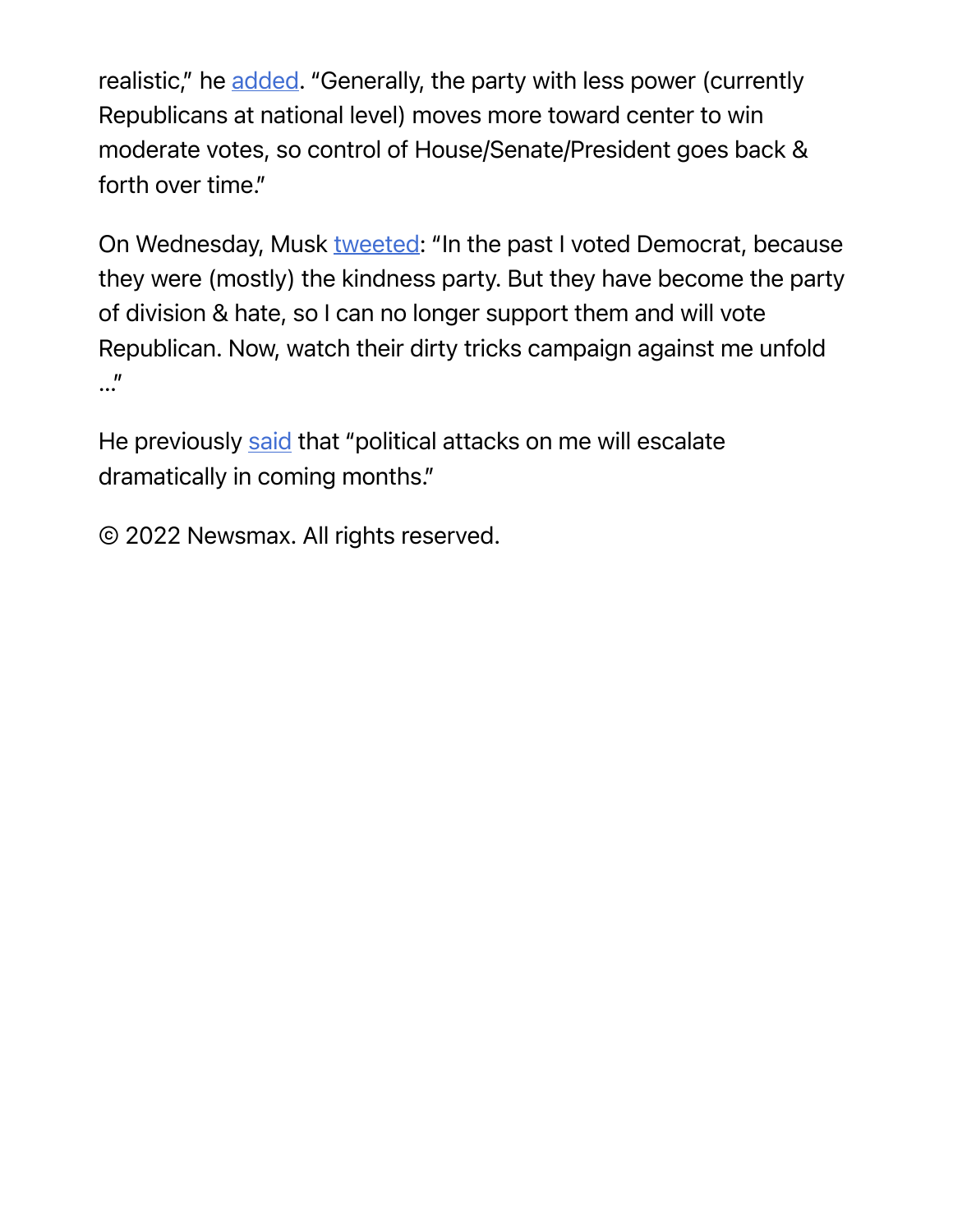## Elon Musk Calls for 'Moderate' Third Party After Trashing Democrats, Pledging Vote to Republicans

By Zachary LeemanMay 19th, 2022, 12:56 pm

Elon Musk Says He Prefers More Moderate Third Party

*Photo by Hannibal Hanschke-Pool/Getty Images*

Elon Musk tweeted on Thursday he prefers a party "more moderate" across the board than Republicans and Democrats after making headlines for saying he could no longer support Democrats and would be voting Republican in future elections.

"A party more moderate on all issues than either Reps or Dems would be ideal," the Tesla CEO and possible future owner of **Twitter wrote**.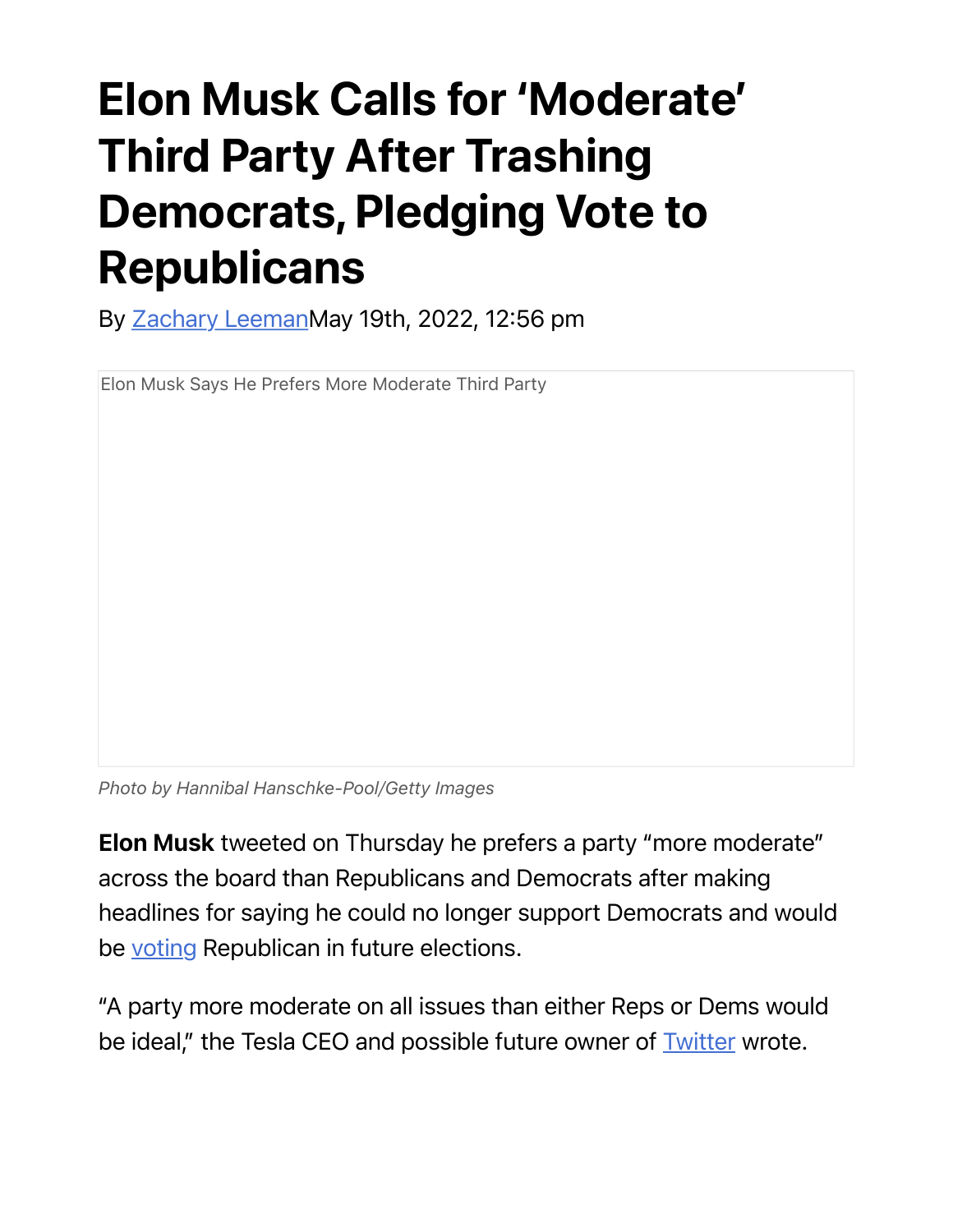One could argue a billionaire like Musk could put his financial weight behind an existing third party like Libertarians or the Green Party, or just create his own, and it would make at least some kind of noticeable impact, but Musk argued in a follow-up tweet that it's not, in his view, "realistic."

"This is what most people in America want, but unfortunately it's not realistic," Musk tweeted. "Generally, the party with less power (currently Republicans at national level) moves more toward center to win moderate votes, so control of House/Senate/President goes back & forth over time."

Musk's statement adds more context to his pledge to vote Republican. On Wednesday, he tweeted that the Democratic Party used to be the